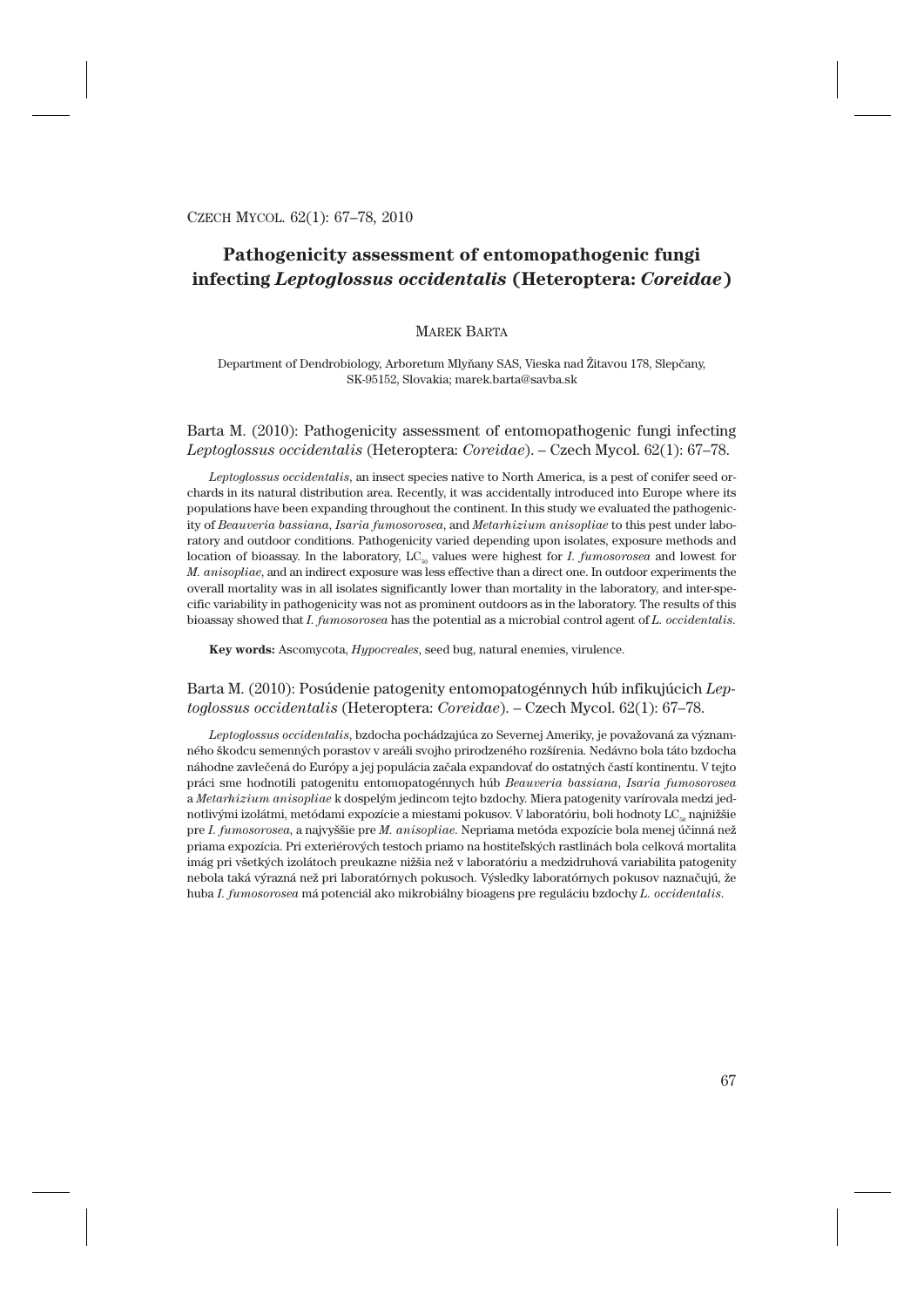### **INTRODUCTION**

The western conifer seed bug, *Leptoglossus occidentalis* Heidemann (Heteroptera: *Coreidae*), is an insect species native to North America, where it is considered a major pest of conifer seed orchards (McPherson et al. 1990). This seed bug, originally described from California in 1910, has been expanding eastward from the west coast of North America since the second half of the last century (McPherson et al. 1990, Wheeler 1992). Recently, the western conifer seed bug (WCSB) has also been recorded outside of its native continent, in Europe (Tescari 2001) and Japan (Ishikawa and Kikuhara 2008). In Europe, this species was first reported from northern Italy in 1999 (Tescari 2001) and this first European record was soon followed by finds in other countries throughout the continent (e.g. Bernardinelli and Zandigiacomo 2001, Gogala 2003, Moullet 2006, Aukema and Libeer 2007, Beránek 2007, Lis et al. 2008). In Slovakia, the occurrence of WCSB was studied in collections of conifers in the Mlyňany Arboretum SAS as well as in parks and public greenery of several towns and villages in south-western Slovakia during the summer of 2008 (Barta 2009). During this survey, the occurrence of indigenous entomopathogenic fungi in populations of this exotic species was also studied and two entomopathogens were identified from collected individuals. They were *Isaria fumosorosea* Wize and *Beauveria bassiana* (Balsamo) Vuillemin (Barta 2009). Although there is limited information on the activity of these entomopathogenic fungi in populations of this seed bug in the literature, these findings may be considered the first records of natural infection by these fungi in WCSB populations. However, WCSB susceptibility to an artificial inoculation with *B. bassiana* has already been demonstrated under laboratory conditions in Italy (Rumine and Barzanti 2008). Recent laboratory evaluation of WCSB susceptibility to Slovak isolates of the hypocrealean insect-pathogenic fungi (Barta 2010) has shown their potential of possible use in biocontrol of this invasive insect.

The hypocrealean entomopathogens are ubiquitous microorganisms attacking various arthropods by causing acute mycoses. They can spread fast among host populations horizontally via aerially produced conidia and infect their host by penetration of the cuticle with germ hyphae. After crossing the insect integument, they grow within the internal fluids, depleting nutrients from degraded proteins and fat bodies, and produce toxins which kill the host. After the host's death, the mycelium grows throughout the cadaver and protrudes outside completing the life cycle by abundant conidial formation (Hajek and St Leger 1994). Many strains of entomopathogenic fungi have been isolated and tested on different insect pests in a variety of cropping systems (e.g. Legaspi et al. 2000, Leland et al. 2005, Pu et al. 2005, Liu and Bauer 2008). To date, several fungal strains have been successfully licensed for commercial use against whiteflies, aphids, thrips and numerous other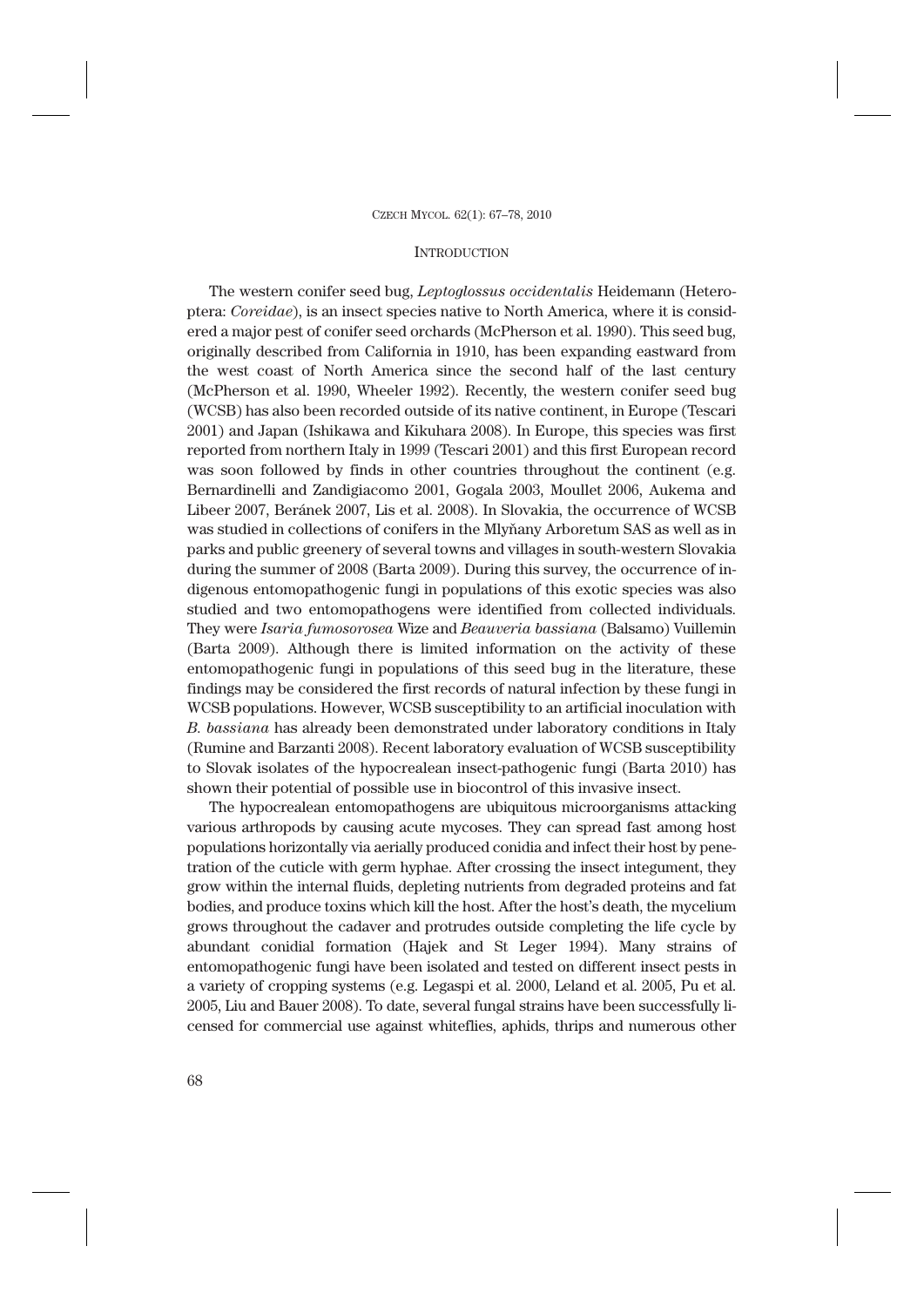pests (e.g. Shah and Pell 2003). However, development of microbial control agents against WCSB has drawn only marginal attention (Rumine and Barzanti 2008).

To evaluate the potential of fungal pathogens for WCSB control, we initiated research in Slovakia to screen for virulent isolates in the laboratory. Preliminary results show that indigenous isolates of *I. fumosorosea*, *B. bassiana* and *Metarhizium anisopliae* (Metschn.) Sorokin successfully infected WCSB adults whereby *I. fumosorosea* isolates were the most virulent (Barta 2010). It is generally accepted that susceptibility of insects to entomopathogens in the laboratory usually do not relate to that in field, therefore the main objective of this study was to compare laboratory and field pathogenicity of selected isolates against WCSB adults.

#### MATERIALS AND METHODS

Insects*.* Adults of *Leptoglossus occidentalis* (4060 individuals) used in the bioassays were collected by sweep netting in the Mlyňany Arboretum SAS (48° 19' 12'' N, 18° 22' 09'' E) in Slovakia. Collected individuals were placed in rearing cages ( $300 \times 300 \times 400$  mm, covered with fine nylon fabric) in the laboratory at 20  $\pm$  2 °C, 70  $\pm$  10 % relative humidity (RH) and under a natural photoperiod. Insects were kept in the cage until their utilisation (usually no longer than 48 h) and provided with fresh food (unripe Douglas-fir cones).

Fungal isolates*.* After preliminary pathogenicity tests of *B. bassiana*, *I. fumosorosea* and *M. anisopliae* isolates (Barta 2010), the isolates AMSAS-03 (*B. bassiana*), AMSAS-06 (*I. fumosorosea*) and SUA-d26A (*M. anisopliae*) were selected and used in the present study. Three additional isolates obtained from USDA-ARS (Collection of Entomopathogenic Fungal Cultures, Ithaca, New York) were also tested. The geographic origin and hosts of all the isolates are given in Tab. 1. The fungi were cultivated on Sabouraud-dextrose agar (SDA) (Biomark™ Laboratories, India) in Petri dishes and incubated at  $25 \pm 2$  °C with a 16/8 (L/D) photoperiod. Conidia of 15-day-old cultures were harvested and suspended in 100 ml of sterile distilled water with 0.05 % (v/v) Tween 80 (Sigma–Aldrich, India). The conidial suspensions were filtered through several layers of cheesecloth to remove mycelial mats. Conidial concentrations were adjusted to  $1 \times 10^8$ conidia/ml (stock suspensions). Conidia in the suspensions were quantified by direct counting with an optical microscope using an improved Neubauer chamber. Viability of conidia was assessed before preparing final suspensions in germinating tests. Aliquots of 500 μl of stock suspensions were pipetted on an SDA plate and incubated at 20 °C. After 24 h the rate of conidial germination was determined by counting 100 conidia in four different view fields (400 spores per plate, magnifi $cation = 500 \times)$ . The conidia were categorised into two groups: viable conidia identified by production of germ tubes, and non-germinating conidia. Only conidia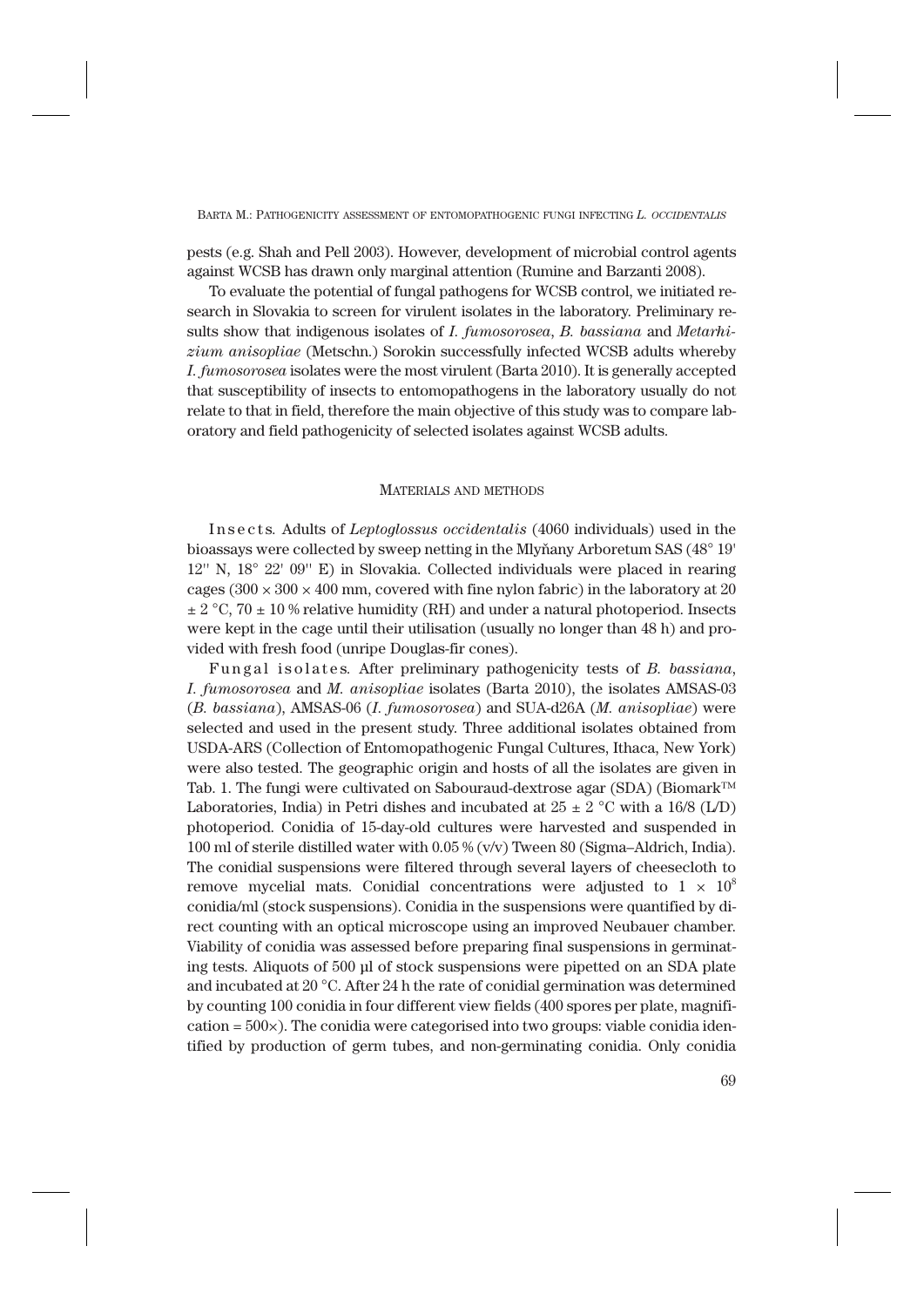with a germ tube longer than its width were considered germinated. Only fungal cultures in which more than 90 % of the conidia germinated were used in the bioassay.

Virulence bioassay*.* For all test isolates, five aqueous suspensions were prepared from the stock in logarithmic series from  $1 \times 10^4$  to  $1 \times 10^8$  conidia/ml in Tween 80 (0.05 %, v/v). The concentrations were determined based on pre-tests, in which a concentration that would kill about 10 % and another that would kill about 90 % of treated insects was identified. The other concentrations used were spread between these extremes. For each concentration, a group of 20 WCSB adults were directly immersed in the conidial suspension for 10 s. Another 40 adults were immersed in  $0.05$  % Tween 80 (v/v) as controls. The treated and control insects were then incubated in groups of 20 in transparent polypropylene boxes (500 ml) for a period of 10 days at  $23 \pm 2$  °C, saturated RH and under a natural photoperiod. The test insects were observed at 24-h intervals to record daily mortality, and unripe Douglas-fir cones were changed at 2-day intervals. All dead individuals were surface sterilised in a sodium hypochlorite solution (1 %, w/v) for 30 s, rinsed twice in sterile distilled water and incubated individually in Petri dishes containing water agar  $(2\%, w/v)$  for 7 days to stimulate fungal growth and confirm infection by the test fungi. Mortality caused by the fungi was confirmed by microscopic examination. The bioassay was repeated three times at intervals of 1 week for all isolates.

Laboratory bioassay – direct exposure to inoculum*.* In this bioassay two conidial concentrations of each test isolate corresponding to  $LC_{50}$ and  $LC_{\alpha0}$  were prepared in aqueous suspensions as mentioned above. The two concentrations were designed individually for each isolate based on the results of the virulence bioassay. A group of 20 WCSB adults were then directly immersed in the conidial suspensions for 10 s and another 20 adults were immersed in 0.05 % Tween  $80 \, \text{(v/v)}$  as controls. The treated insects were maintained and mortality was evaluated as described above. The bioassay was repeated three times.

Laboratory bioassay – indirect exposure to inoculum*.* Two suspensions (conidial concentrations corresponding to  $LC_{50}$  and  $LC_{90}$ ) prepared for each isolate were used for surface contamination of Douglas-fir cones with conidia by immersing them directly in the suspensions. Twenty unripe cones were individually dipped in 500 ml of conidial suspension for 30 s and then left on a laboratory desk in Petri dishes lined with filter paper to allow drying for 60 min. The treated cones were then placed on wet cotton in transparent polypropylene boxes (500 ml). A single cone together with one WCSB adult was placed into each box and closed with a ventilated lid. The boxes were held at  $23 \pm 2$  °C, saturated RH and under a natural photoperiod. Two days after the treatment the experimental insects were transferred into new boxes with fresh untreated cones. The WCSB adults were monitored at 24-h intervals to record mortality for as long as 10 days,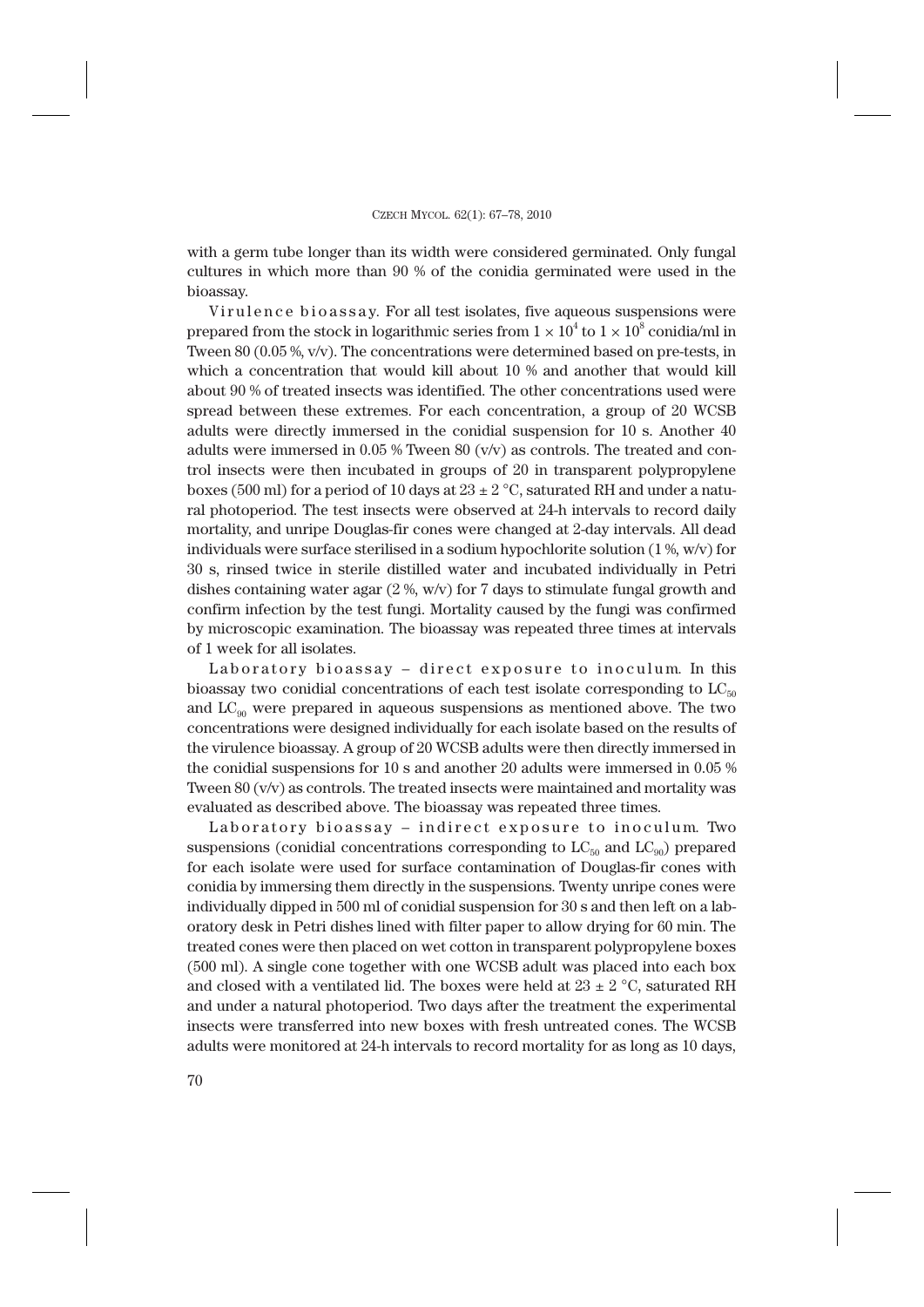BARTA M.: PATHOGENICITY ASSESSMENT OF ENTOMOPATHOGENIC FUNGI INFECTING *L. OCCIDENTALIS*

and fresh food was changed every other day. Dead individuals were surface sterilised and incubated for infection confirmation as above. In the control variant, 20 cones were immersed in  $0.05$  % Tween 80 (v/v). The treatment was replicated three times on separate dates (at about 1-week intervals).

Outdoor bioassay*.* This experiment was initiated by installing insect rearing sleeves ( $20 \times 50$  cm) made of fine nylon netting on twigs of Douglas-fir trees in June. Only twigs with a single unripe developing cone were selected for sleeve setting. The Douglas-fir trees were about 15 years old and were grown in the Mlyňany Arboretum SAS. For the treatment, the indirect exposure method was used and inoculations of Douglas-fir cones were performed in situ by their immersing in the two conidial suspensions ( $LC_{50}$  and  $LC_{90}$ ) prepared as described above. The sleeves were rolled up and cones developing on twigs were individually dipped into 500 ml of conidial suspension for 30 s. One WCSB adult was introduced into each sleeve 60 min. after the treatment and both ends of the test sleeves were tied to prevent the adults from escaping. The treatments were carried out between 8:00 and 9:00 a.m. Two days after the treatment the insects were transferred into new sleeves with untreated cones. They were monitored daily and any mortality was recorded for 10 days. All dead individuals were checked for fungal infection as in the previous experiments. For each conidial concentration 20 cones were treated and altogether 20 adults were exposed to contaminated cones. A further 20 cones treated with 0.05 % Tween 80 (v/v) acted as a control variant. This bioassay was repeated three times at intervals of 1 week for all isolates.

Statistical analysis*.* Cumulative percentage mortality data from the virulence bioassay were corrected for natural (control) mortality using Abbott's formula (Abbott 1925) and analysed with the Probit analysis (Finney 1971) in Minitab  $14^{\circ}$  (© 2004 Minitab Inc.) to estimate LC<sub>50</sub> and LC<sub>90</sub> for each isolate. Analysis of variance (ANOVA) ( $\alpha$  = 0.05) was used to determine the significant differences between the treatments and Tukey's HSD multiple comparison ( $\alpha = 0.05$ ) followed if significant differences were detected. Treatment mortalities from outdoor trials, direct and indirect exposure bioassays in the laboratory, after correction for control mortality by Schneider-Orelli's formula (Finney 1971), were transformed using the arcsine square root function and subjected to ANOVA ( $\alpha$  = 0.05).

### RESULTS AND DISCUSSION

Six isolates of three entomopathogenic fungi (*B. bassiana*, *I. fumosorosea* and *M. anisopliae*) were screened for their virulence against adults of *Leptoglossus occidentalis* in the laboratory and in the field (in situ). The test insects were exposed to conidial suspensions using two different methods, a direct and an indirect exposure. The basic measure of virulence generated in the virulence bioassay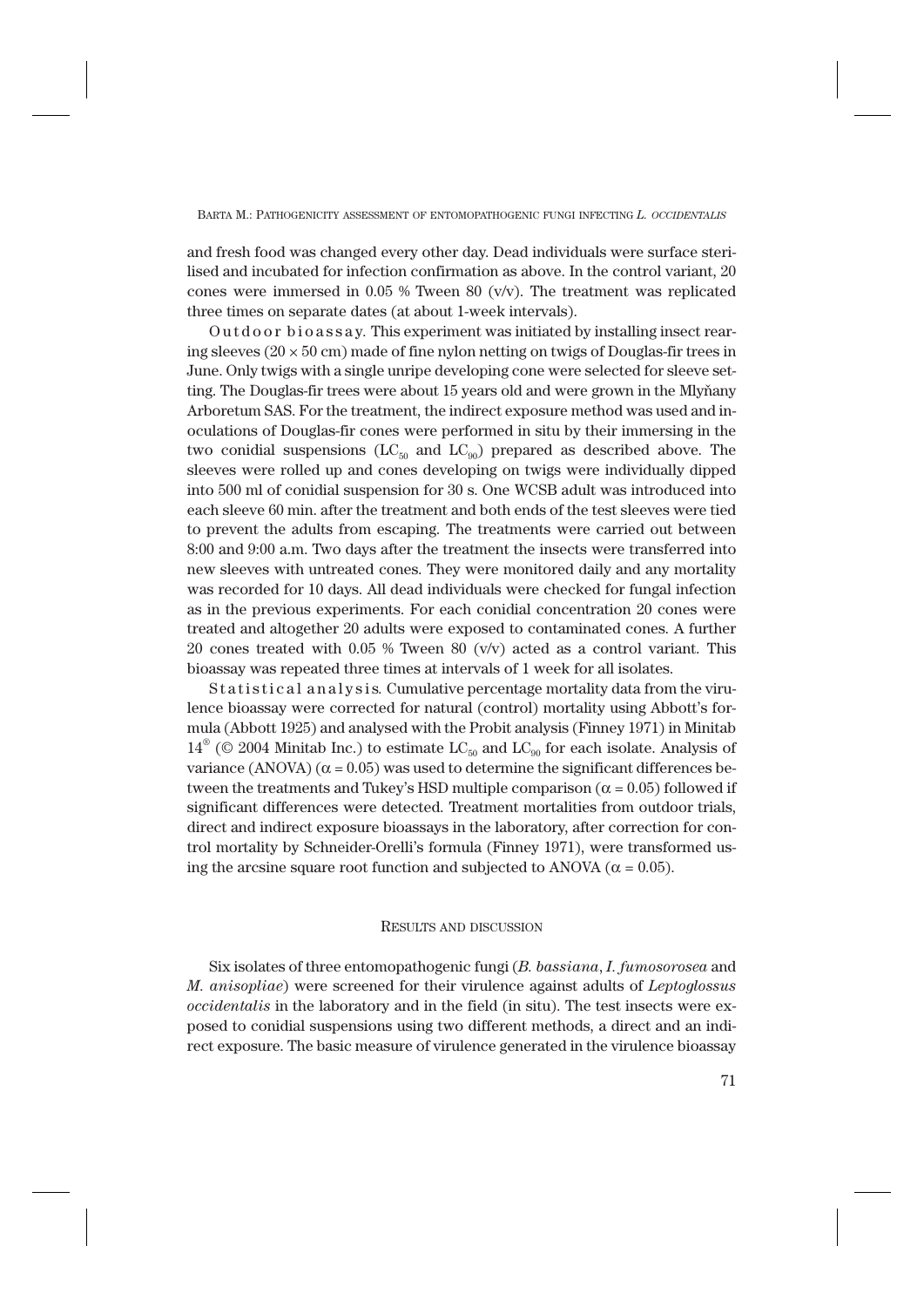were lethal concentrations  $LC_{50}$  and  $LC_{90}$  expressed as conidia/ml of test suspensions and based on mortality recorded on the  $10<sup>th</sup>$  day after the inoculation. Our results indicate that WCSB adults are sensitive to isolates of all the three hypocrealean fungi irrespective of their geographical and host origin. In general, the percentage mortality of experimental insects increased with conidium concentration in the suspensions, which allowed for estimating the median lethal concentration. Fig. 1 shows the percentage mortality caused by the fungal isolates at different rates of conidial concentration. Lethal concentration values ( $LC_{50}$  and  $LC_{q0}$ ) for adult WCSBs are presented in Tab. 2. The results show certain level of inter-specific variability in virulence and significant differences were detected among the isolates  $(F_{5.06} = 49.39, P < 0.01$  for LC<sub>50</sub> and  $F_{5.06} = 21.56, P < 0.01$  for LC<sub>90</sub>). The LC<sub>50</sub> values, as estimated by probit analysis, ranged from 0.86 to 47.13  $\times$  10<sup>5</sup> conidia/ml and  $LC_{90}$  values varied from 0.11 to  $33.87 \times 10^7$  conidia/ml. The level of virulence was highest for *I. fumosorosea* isolates and lowest for those of *M. anisopliae*. The mean conidial viability of the test isolates was 90.05–94.00 % (Tab. 2) during the virulence bioassays with no significant differences among the test isolates ( $F_{2.77}$  = 1.18, *P* > 0.05). Mortality of insects in the control groups ranged from 0 to 10 %  $(\bar{x} = 4.44 \pm 0.89 \text{ %}, n = 18)$ . This level of control mortality can be considered low confirming that the corrected mortalities obtained in the treatments were due to the pathogenicity of the entomopathogens rather than to other factors.

The three fungal species tested in the present study are considered facultative insect pathogens (Bidochka et al. 2002, Cory and Ericsson 2010) and we successfully demonstrated their pathogenicity to the coreid bug, *L. occidentalis*. A previous study presented by Italian authors (Rumine and Barzanti 2008) also successfully manifested *B. bassiana* virulence to WCSB adults under laboratory conditions. In addition, several other coreid bug species were tested for their susceptibility to entomopathogenic fungi. For instance, in Nicaragua, pathogenicity of *B. bassiana* and *M. anisopliae* to adults of *Leptoglossus zonatus* Dallas was assessed, and application of these isolates was effective both in the laboratory and in field conditions (Grimm and Guharay 1998). Similarly, *B. bassiana* or *M. anisopliae* successfully infected adults of other coreid bugs, *Riptortus linearis* (Fabricius) with  $LC_{50} = 1.1 \times 10^6$  conidia/ml (Hu et al. 1996), *Paradasynus rostratus* (Distant) (Mohan et al. 2001) and *Clavigralla tomentosicollis* Stål with LC<sub>50</sub> ranging from  $9.8 \times 10^4$  to  $1.8 \times 10^5$  (Ekesi 1999). Preliminary laboratory tests (Barta 2010) and the virulence bioassay in the current study confirmed that the hypocrealean fungi have a potential as biological control agents of *L. occidentalis* and could be considered for use in forest pest management. The use of entomopathogenic fungi in pest control is not a new idea and the three fungal species tested in this bioassay are often studied for their use in pest management. They are the most commonly applied fungal species in insect pest control and form the basis of a number of commercially available bio-pesticides (Shah and Pell 2003).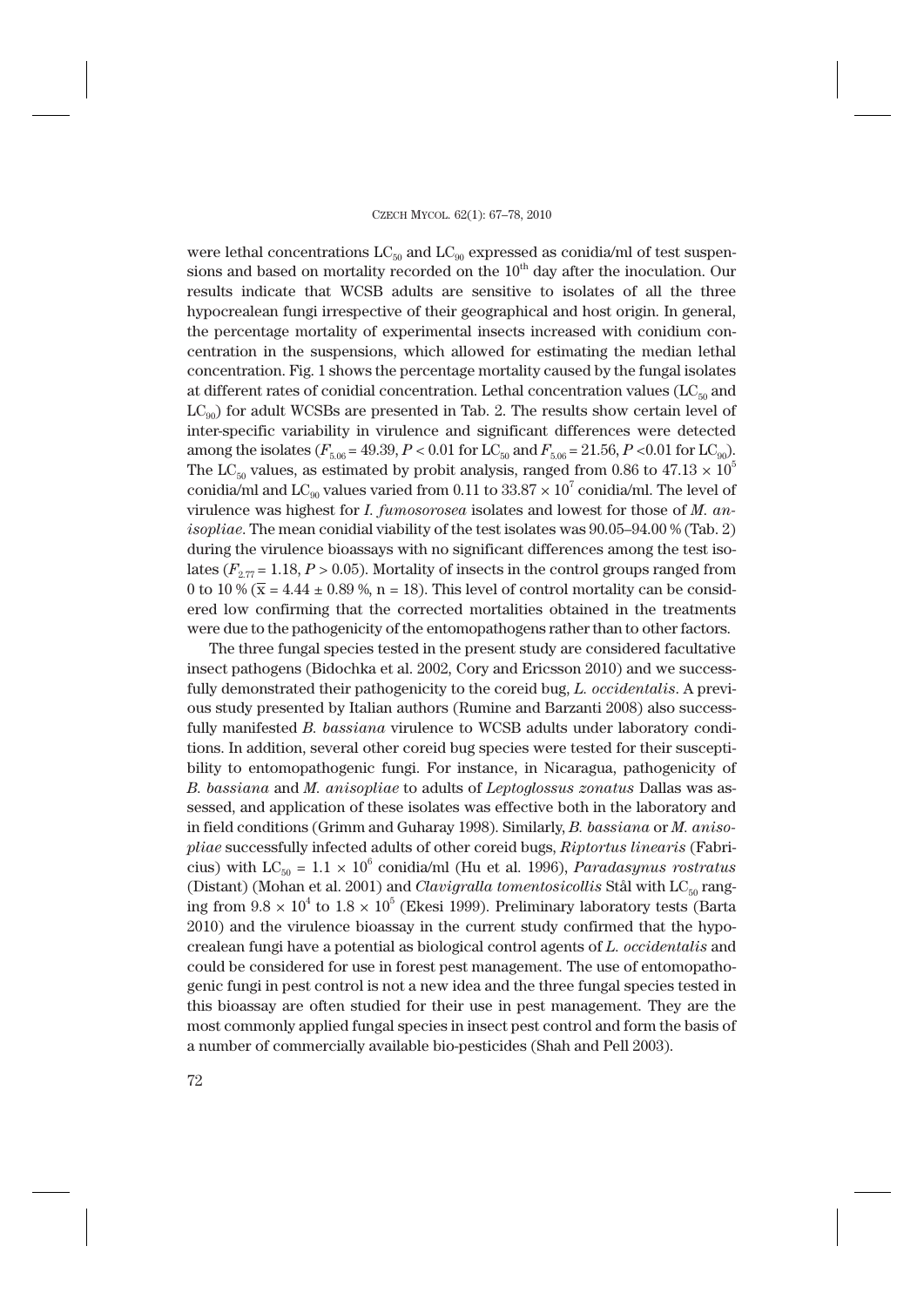

BARTA M.: PATHOGENICITY ASSESSMENT OF ENTOMOPATHOGENIC FUNGI INFECTING *L. OCCIDENTALIS*

**Fig. 1.** Mean percentage mortality of *L. occidentalis* adults at different levels of conidia concentration 10 days after exposure to the six test isolates of entomopathogenic fungi in the virulence bioassay.

| Beauveria bassiana     |                                                                          |  |  |  |  |
|------------------------|--------------------------------------------------------------------------|--|--|--|--|
| Isolate                | AMSAS-03                                                                 |  |  |  |  |
| Host                   | L. occidentalis Heidemann (Heteroptera: Coreidae)                        |  |  |  |  |
| Geographic origin      | Slovakia (48° 19' 12.66" N, 18° 22' 08.51" E), 2009                      |  |  |  |  |
| Isolate                | <b>ARSEF-3086</b>                                                        |  |  |  |  |
| Host                   | <i>Leptoglossus fulvicornis</i> Westwood (Heteroptera: <i>Coreidae</i> ) |  |  |  |  |
| Geographic origin      | Homestead, Florida, USA                                                  |  |  |  |  |
| Isaria fumosorosea     |                                                                          |  |  |  |  |
| Isolate                | AMSAS-06                                                                 |  |  |  |  |
| Host                   | L. occidentalis Heidemann (Heteroptera: Coreidae)                        |  |  |  |  |
| Geographic origin      | Slovakia (48° 19' 12.66" N, 18° 22' 08.51" E), 2009                      |  |  |  |  |
| Isolate                | <b>ARSEF-3682</b>                                                        |  |  |  |  |
| Host                   | Homoptera: Aphididae                                                     |  |  |  |  |
| Geographic origin      | Apopka, Florida, USA                                                     |  |  |  |  |
| Metarhizium anisopliae |                                                                          |  |  |  |  |
| Isolate                | $SIIA-d26A$                                                              |  |  |  |  |
| Host                   | G. mellonella (L.) (Lepidoptera: Pyralidae) as bait from soil            |  |  |  |  |
| Geographic origin      | Slovakia (48° 17' 29.55" N, 18° 07' 20.80" E), 2008                      |  |  |  |  |
| Isolate                | <b>ARSEF-7711</b>                                                        |  |  |  |  |
| Host                   | unknown                                                                  |  |  |  |  |
| Geographic origin      | Austria                                                                  |  |  |  |  |

**Tab 1.** Fungal isolates assayed against adults of *Leptoglossus occidentalis*.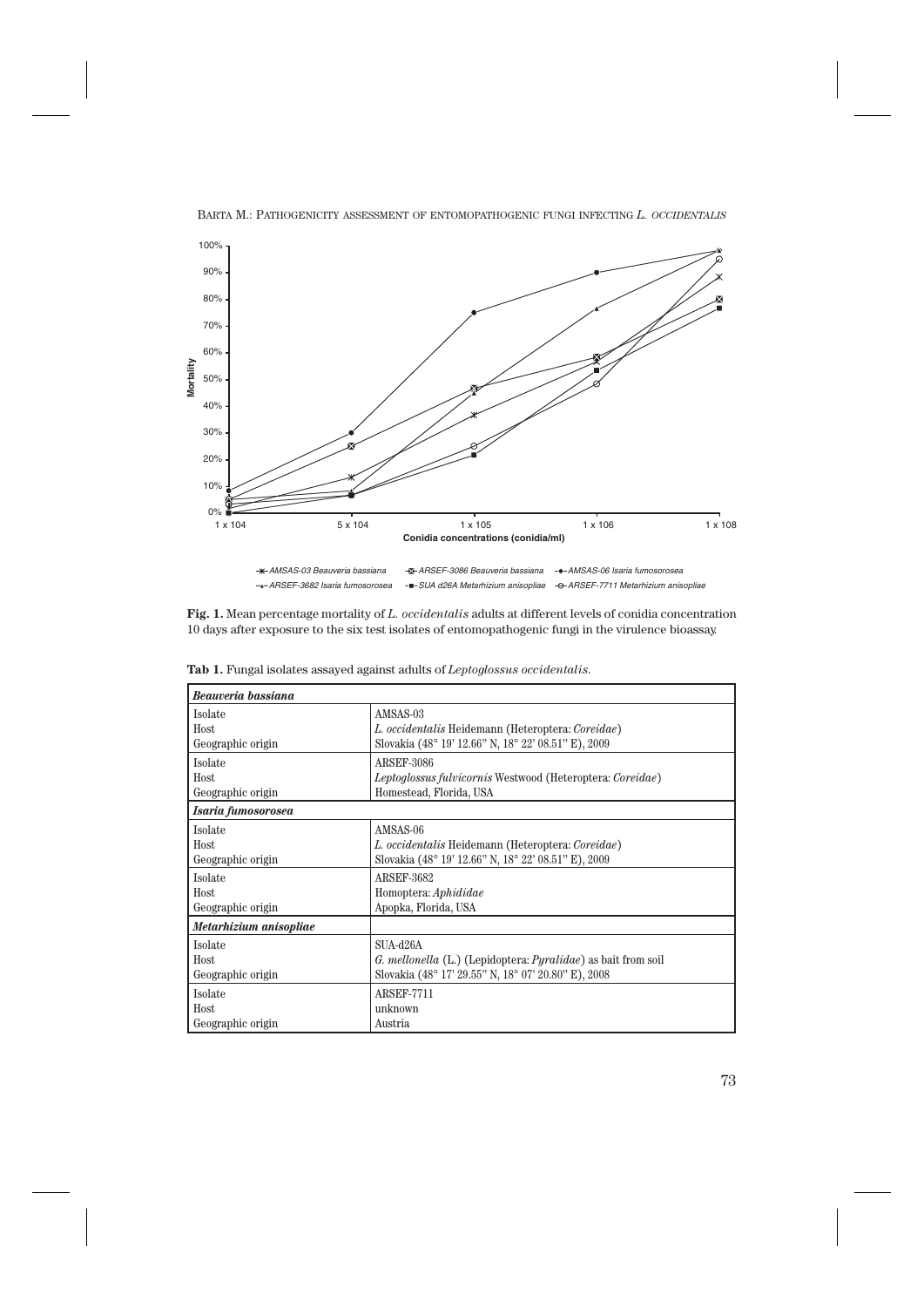#### CZECH MYCOL. 62(1): 67–78, 2010

|                              | Beauveria bassiana                    |                               | Isaria fumosorosea        |                             | Metarhizium anisopliae         |                              |
|------------------------------|---------------------------------------|-------------------------------|---------------------------|-----------------------------|--------------------------------|------------------------------|
| <b>Isolates</b>              | AMSAS-03                              | <b>ARSEF-3086</b>             | AMSAS-06                  | <b>ARSEF-3682</b>           | $SUA-d26A$                     | <b>ARSEF-7711</b>            |
| $LC_{50}$ <sup>a</sup>       | $10.35 \times 10^{5}$ ab <sup>c</sup> | $10.18 \times 10^{5}$ ab      | $0.86 \times 10^{5}$ a    | $3.25 \times 10^{5}$ a      | $47.13 \times 10^{5}$ c        | $16.04 \times 10^{6}$ b      |
| $95\%$ fiducial $CI^*$       | $5.85 - 19.98 \times 10^5$            | $4.92 - 23.65 \times 10^{5}$  | $0.59 - 1.25 \times 10^5$ | $2.16 - 5.23 \times 10^5$   | $23.38 - 108.13 \times 10^5$   | $9.21 - 30.30 \times 10^5$   |
| $LC_{90}$ <sup>a</sup>       | $6.33 \times 10^{7}$ a                | $28.61 \times 10^7$ b         | $0.11 \times 10^{7}$ a    | $0.39 \times 10^{7}$ a      | $33.87 \times 10^7$ b          | $3.34 \times 10^{7}$ a       |
| $95\%$ fiducial $CI$         | $2.31 - 26.92 \times 10^{7}$          | $6.812 - 26.85 \times 10^{7}$ | $0.06 - 0.27 \times 10^5$ | $0.19 - 1.13 \times 10^{7}$ | $10.50 - 185.61 \times 10^{7}$ | $1.43 - 11.30 \times 10^{7}$ |
| $Slope \pm SE$               | $0.31 \pm 0.03$                       | $0.23 \pm 0.03$               | $0.50 \pm 0.06$           | $0.51 \pm 0.06$             | $0.30 \pm 0.03$                | $0.42 \pm 0.05$              |
| $\chi^{^{2\,b}}$             | 3.60                                  | 2.99                          | 3.36                      | 2.47                        | 3.61                           | 2.03                         |
|                              | 0.000                                 | 0.000                         | 0.000                     | 0.000                       | 0.000                          | 0.000                        |
| Conidial<br>viability $(\%)$ | $92.50 \pm 1.19$                      | $90.25 \pm 2.01$              | $91.00 \pm 0.70$          | $90.05 \pm 1.55$            | $94.00 \pm 0.91$               | $93.50 \pm 1.94$             |

**Tab. 2.** Probit analysis results for test fungal isolates against *L. occidentalis* adults evaluated 10 days after exposure to conidial suspensions in the laboratory.

 $^\circ$  Values of lethal concentrations and 95 % fiducial confidence intervals are expressed in conidia per millilitre.

<sup>b</sup> Pearson chi-square goodness-of-fit test on the probit model ( $\alpha$  = 0.05,  $df$  = 3).

c Values followed by the same letter in the row are not significantly different (95 % Tukey's HSD test).

It is generally admitted that susceptibility of insects to entomopathogens demonstrated in a laboratory usually do not relate to infection rates obtained in fields. These discrepancies are often observed in bioassays and are attributed to differences between physiological and ecological susceptibility of hosts. In this study we carried out a bioassay to verify WCSB susceptibility to the entomopathogens in the laboratory as well as in the host's natural environment. In Tab. 3 we present mortality data of WCSB adults exposed to two different concentrations of conidial suspensions of all the tested fungal isolates in laboratory and outdoor bioassays. Mortality observed in the bioassays varied greatly depending on isolates, exposure methods and place of the assay. The exposure of adults to conidial suspensions resulted in 5–46 % mortality for  $LC_{50}$  concentrations and 20–86 % mortality for  $LC_{90}$  concentrations. Significant differences ( $P < 0.05$ ) were observed in the mortality between the exposure methods and between laboratory and outdoor assays.

The results indicate that the indirect exposure method is less effective than the direct one. In other words, WCSBs treated directly with fungi were more susceptible to mycoses than were untreated individuals walking and feeding on conidiatreated cones. Adults' mortality in the indirect exposure bioassay decreased by 24–90 % in comparison with the direct exposure method and the mortality decrease varied depending on isolates and conidial concentrations. The differences in mortality are probably due to the fact that adults in the direct exposure collect higher quantities of conidia during the immersion than adults contacting the treated cones. The host's behaviour may encourage or discourage an infection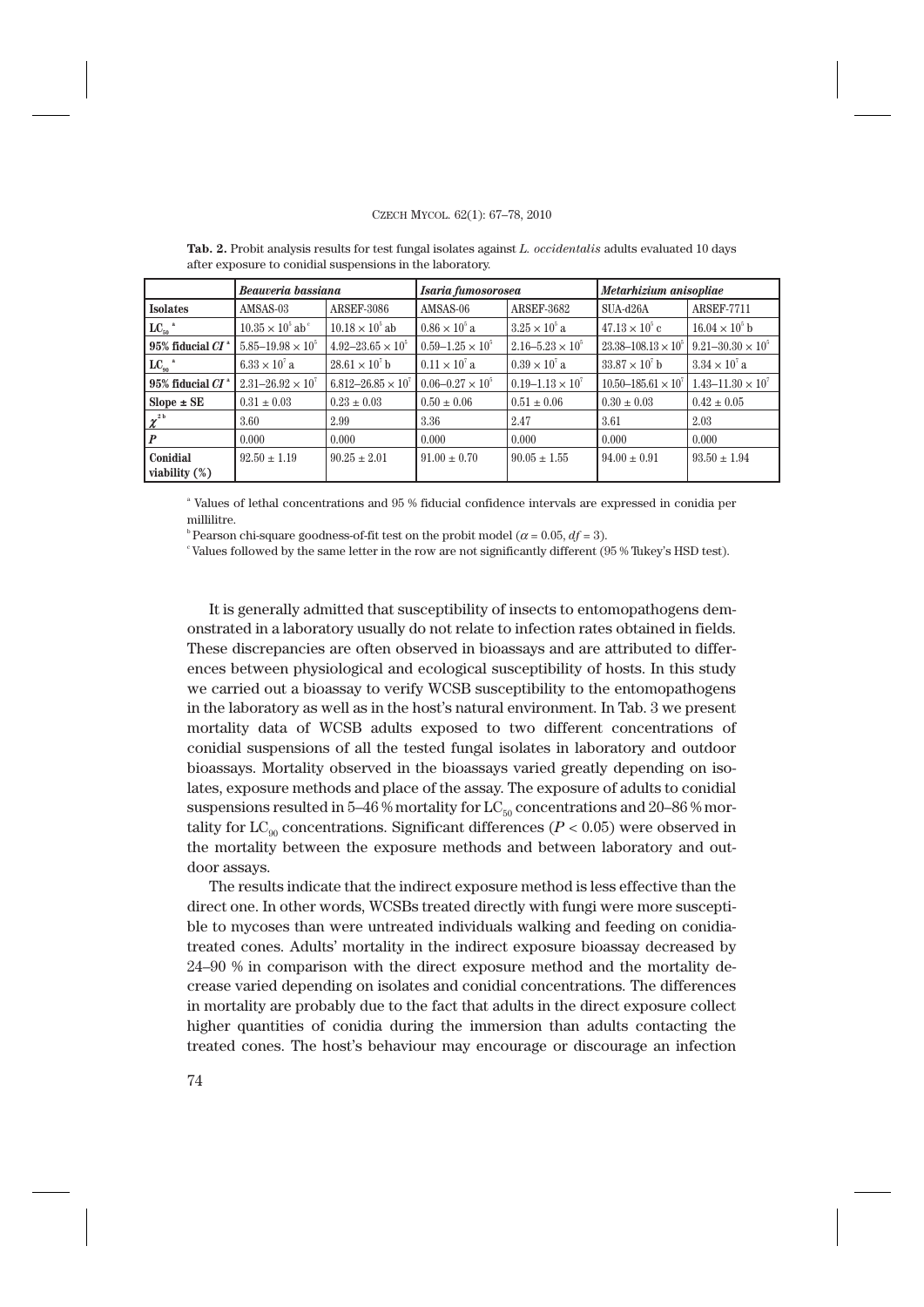BARTA M.: PATHOGENICITY ASSESSMENT OF ENTOMOPATHOGENIC FUNGI INFECTING *L. OCCIDENTALIS*

|                        | Laboratory bioassays |                          |         |                   | Outdoor bioassay         |                          |                  |                          |              |
|------------------------|----------------------|--------------------------|---------|-------------------|--------------------------|--------------------------|------------------|--------------------------|--------------|
| <b>Bioassay</b>        | Direct exposure      |                          |         | Indirect exposure |                          | <b>Indirect exposure</b> |                  |                          |              |
| mortality $\pm$ SE (%) | mortality            |                          |         | mortality         |                          |                          | mortality        |                          |              |
|                        | observed             | corrected <sup>b</sup>   |         | observed          | corrected                |                          | observed         | corrected                |              |
| Beauveria bassiana     |                      |                          |         |                   |                          |                          |                  |                          |              |
| AMSAS-03               |                      |                          |         |                   |                          |                          |                  |                          |              |
| $LC_{50}$ <sup>a</sup> | $45.00 \pm 5.77$     | $43.86 \pm 6.79$         | $a^{c}$ | $15.00 \pm 2.89$  | $15.00 \pm 2.89$         | b                        | $16.67 \pm 3.33$ | $10.38 \pm 4.81$         | b            |
| $LC_{\alpha}$          | $76.67 \pm 3.33$     | $76.32 \pm 3.17$         | a       | $65.00 \pm 2.89$  | $65.00 \pm 2.89$         | $\mathbf{a}$             | $35.00 \pm 2.89$ | $29.83\pm6.11$           | b            |
| control                | $1.67 \pm 1.67$      |                          |         | 0.00              |                          |                          | $6.67 \pm 4.41$  |                          |              |
| <b>ARSEF-3086</b>      |                      |                          |         |                   |                          |                          |                  |                          |              |
| $LC_{50}$              | $46.67 \pm 7.26$     | $46.67 \pm 7.26$         | a       | $25.00 \pm 2.89$  | $21.09 \pm 0.64$         | b                        | $13.33 \pm 1.67$ | $5.46 \pm 0.10$          | $\mathbf{c}$ |
| $LC_{\alpha}$          | $80.00 \pm 5.00$     | $80.00 \pm 5.00$         | a       | $66.67 \pm 1.67$  | $64.94 \pm 1.01$         | $\mathbf{a}$             | $48.33 \pm 4.41$ | $43.47 \pm 5.59$         | h            |
| control                | 0.00                 |                          |         | $5.00 \pm 2.89$   |                          |                          | $8.33 \pm 1.67$  |                          |              |
| Isaria fumosorosea     |                      |                          |         |                   |                          |                          |                  |                          |              |
| AMSAS-06               |                      |                          |         |                   |                          |                          |                  |                          |              |
| $LC_{50}$              | $48.33 \pm 4.41$     | $46.11 \pm 6.55$         | a       | $31.67 \pm 4.41$  | $29.30 \pm 4.57$         | a                        | $13.33 \pm 1.67$ | $8.77 \pm 1.75$          | h            |
| $LC_{\alpha}$          | $86.67 \pm 1.67$     | $86.30 \pm 1.30$         | a       | $78.33 \pm 1.67$  | $77.54 \pm 1.95$         | <sub>h</sub>             | $55.00 \pm 2.89$ | $52.63 \pm 3.04$         | $\mathbf{c}$ |
| control                | $3.33 \pm 3.33$      | $\overline{\phantom{0}}$ |         | $3.33 \pm 1.67$   |                          |                          | $5.00 \pm 0.00$  |                          |              |
| <b>ARSEF-3682</b>      |                      |                          |         |                   |                          |                          |                  |                          |              |
| $LC_{50}$              | $48.33 \pm 6.01$     | $45.61 \pm 6.33$         | a       | $33.33 \pm 1.67$  | $30.93 \pm 2.14$         | $\mathbf{a}$             | $21.67 \pm 1.67$ | $12.55 \pm 4.10$         | h            |
| $LC_{\alpha}$          | $81.67 \pm 6.01$     | $80.70 \pm 6.33$         | a       | $70.00 \pm 5.77$  | $68.89 \pm 5.88$         | ab                       | $58.33 \pm 6.01$ | $53.92 \pm 5.46$         | b            |
| control                | $5.00 \pm 0.00$      | $\overline{\phantom{a}}$ |         | $3.33 \pm 3.33$   | $\overline{\phantom{m}}$ |                          | $10.00 \pm 5.00$ | $\overline{\phantom{m}}$ |              |
| Metarhizium anisopliae |                      |                          |         |                   |                          |                          |                  |                          |              |
| <b>SUA-d26A</b>        |                      |                          |         |                   |                          |                          |                  |                          |              |
| $LC_{50}$              | $41.67 \pm 4.41$     | $38.57 \pm 4.43$         | a       | $15.00 \pm 2.89$  | $15.00 \pm 2.89$         | $\mathbf b$              | $15.00 \pm 2.89$ | $5.57 \pm 0.18$          | $\mathbf{c}$ |
| $LC_{90}$              | $80.00 \pm 5.77$     | $79.08 \pm 5.66$         | a       | $56.67 \pm 4.41$  | $56.67 \pm 4.41$         | a.                       | $30.00 \pm 5.77$ | $21.65 \pm 8.94$         | h            |
| control                | $5.00 \pm 2.89$      | $\overline{\phantom{a}}$ |         | 0.00              | $\qquad \qquad -$        |                          | $10.00 \pm 2.89$ | $\overline{\phantom{a}}$ |              |
| <b>ARSEF-7711</b>      |                      |                          |         |                   |                          |                          |                  |                          |              |
| $LC_{50}$              | $40.00 \pm 2.89$     | $37.98 \pm 2.13$         | a       | $14.00 \pm 3.06$  | $9.16 \pm 5.49$          | h                        | $16.67 \pm 1.67$ | $7.41 \pm 1.85$          | h            |
| $LC_{\alpha}$          | $78.33 \pm 4.41$     | $77.72 \pm 4.15$         | a       | $58.33 \pm 6.01$  | $55.96 \pm 6.94$         | <sub>h</sub>             | $28.33 \pm 3.33$ | $20.37 \pm 3.70$         | $\mathbf{c}$ |
| control                | $3.33 \pm 3.33$      | $\qquad \qquad -$        |         | $5.00 \pm 2.89$   | $\overline{\phantom{0}}$ |                          | $10.00 \pm 0.00$ | $\overline{\phantom{m}}$ |              |

**Tab. 3.** Mortality data (mean mortality ± SE (%)) of *Leptoglossus occidentalis* adults exposed to two different concentrations of entomopathogens in laboratory and outdoor bioassays.

 $^{\circ}$  Conidial concentration levels at which 50 % (LC<sub>50</sub>) or 90 % (LC<sub>90</sub>) of tested WCSB adults died in the virulence bioassays.

b Mortality data corrected for control mortality according to Schneider-Orelli's formula (Finney 1971).

c Values followed by the same letter in the row are not significantly different (95 % Tukey's HSD test).

process and movement of WCSBs on treated cones during the course of their feeding was the only means of contact with infection propagules. Moreover, as mentioned above, the quantity of conidia which get in contact with a host is directly proportional to mortality. The differences in mortality may also be attributed to limited survival of conidia on a cone surface. This was mainly the case in the outdoor experiment, where the overall mortality decreased by 21–81 % in comparison with the laboratory test (indirect exposure in both assays). Although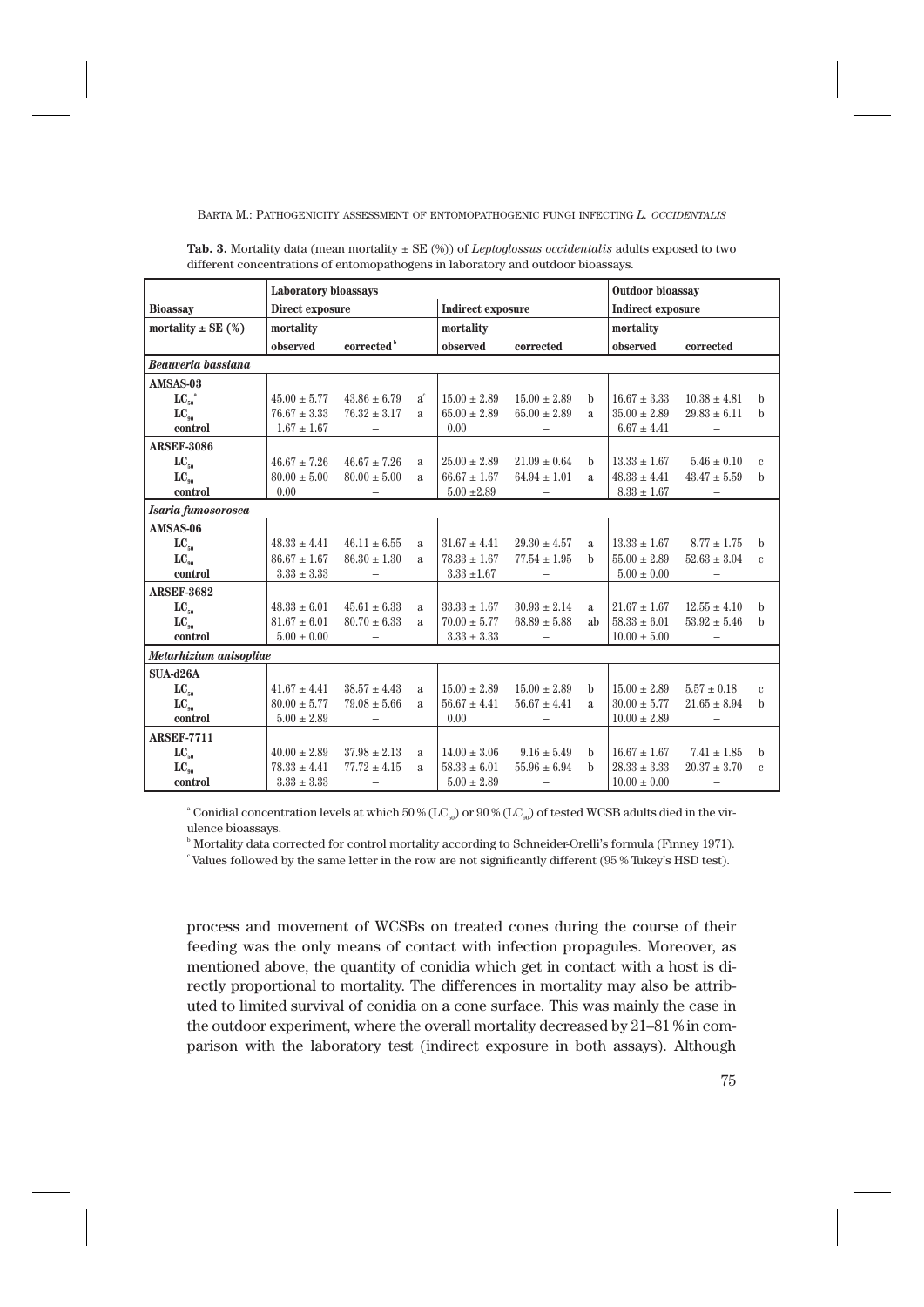conidial longevity on the cone surface was not measured during the bioassays, it is well known that viability of conidia may be limited by a range of environmental factors, including reduced aerial humidity, solar radiation (particularly the UV-B component), temperature, etc. (e.g. Ferron 1977, Zimmermann 1982, Fernandes et al. 2007). Conidial germination may also be inhibited by the presence of phytochemicals found on a plant surface (Fernandez et al. 2001). Longevity of conidia on plant surfaces may vary from several hours to a few days. For instance, *B. bassiana* conidia survived for 3 days on maize leaves (Mulock and Chandler 2000).

Based on data presented in this study, adults of *L. occidentalis* were more susceptible to the isolates of *I. fumosorosea* than to the isolates of the other two fungal species, irrespective of exposure method. However, the inter-specific variability in virulence was not as considerable in the outdoor bioassays as in the laboratory. Generally, in the natural field habitat, overall mortality was significantly lower for all isolates than mortality in the laboratory.

#### **ACKNOWLEDGEMENTS**

The author is grateful to Richard A. Humber (USDA-ARS-NAA-BioIPM) for providing the following fungal isolates: ARSEF-3086, ARSEF-3682, and ARSEF-7711. This work was partly supported by the Slovak grant agencies VEGA (project No. 2/0085/09) and APVV (project No. 0421-07).

#### **REFERENCES**

- ABBOTT W. S. (1925): A method of computing the effectiveness of an insecticide. J. Econ. Entomol. 18: 265–267.
- AUKEMA B. and LIBEER R. (2007): Eerste waarneming van *Leptoglossus occidentalis* in België (Heteroptera: *Coreidae*) [First record of *Leptoglossus occidentalis* in Belgium (Heteroptera: *Coreidae*)]. – Bull. Soc. R. Belge Entomol. 43: 92–93.
- BARTA M. (2009): New facts about distribution and host spectrum of the invasive nearctic conifer pest, *Leptoglossus occidentalis* (Heteroptera: *Coreidae*) in south-western Slovakia. – Forestry Journal 55(2): 139–144.
- BARTA M. (2010): Preliminary evaluation of insect-pathogenic *Hypocreales* against *Leptoglossus occidentalis* (Heteroptera: *Coreidae*) in laboratory conditions. – Folia Oecologica 37(2), accepted for publication.
- BERÁNEK J. (2007): First records of *Leptoglossus occidentalis* Heidemann, 1910 (Heteroptera: Pentatomorpha: *Coreidae*) in the Czech Republic. – Plant Protect. Sci. 43(4): 165–168.
- BERNARDINELLI I. and ZANDIGIACOMO P. (2001): *Leptoglossus occidentalis* Heidemann (Heteroptera, *Coreidae*): a conifer seed bug recently found in northern Italy. – J. Forest Sci. 47(2): 56–58.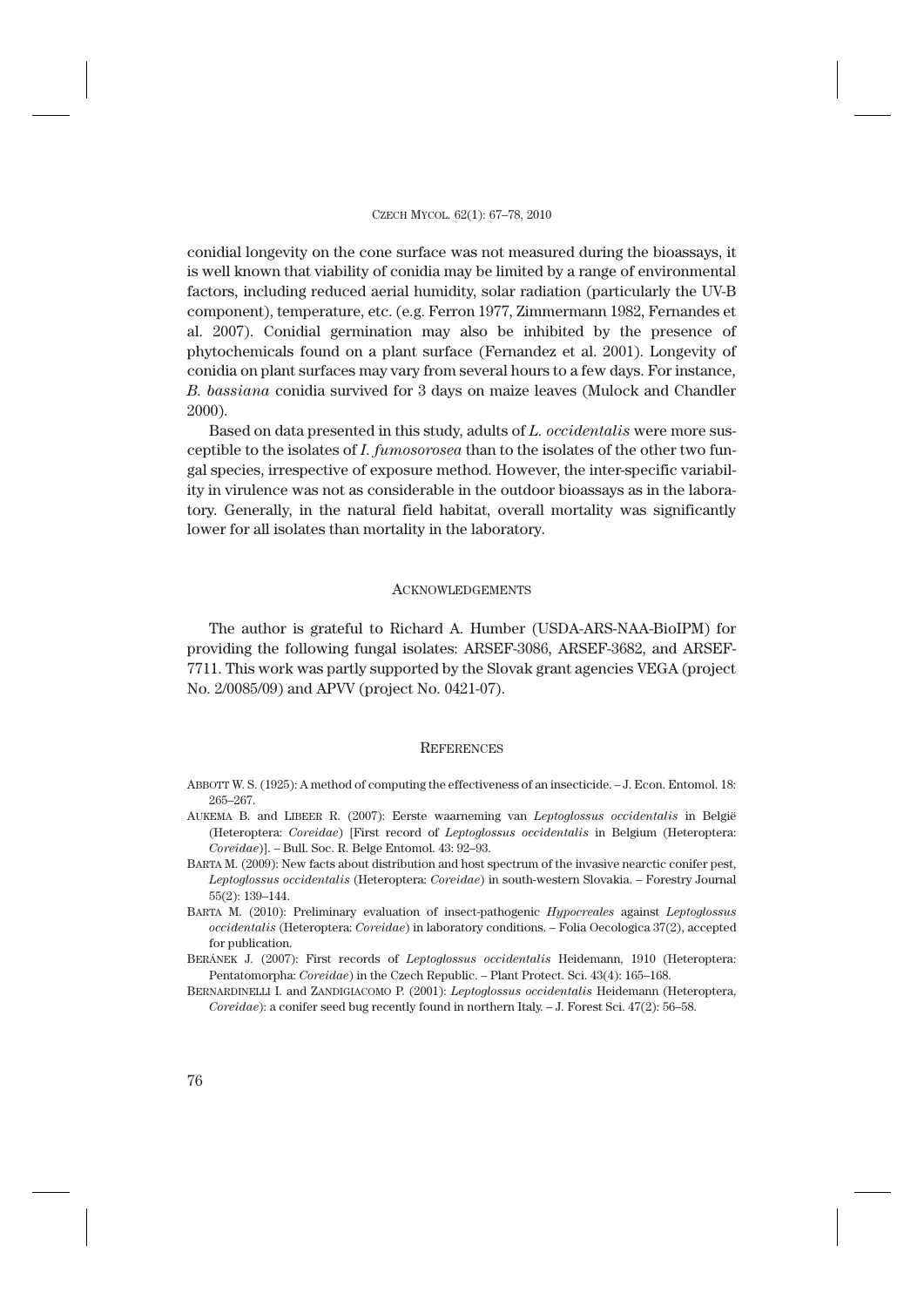BARTA M.: PATHOGENICITY ASSESSMENT OF ENTOMOPATHOGENIC FUNGI INFECTING *L. OCCIDENTALIS*

- BIDOCHKA M. J., MENZIES F. V. and KAMP A. M. (2002): Genetic groups of the insect-pathogenic fungus *Beauveria bassiana* are associated with habitat and thermal growth preferences. – Arch. Microbiol. 178(6): 531-537.
- CORY J. S. and ERICSSON J. D. (2010): Fungal entomopathogens in a tritrophic context. –BioControl 55: 75–88.
- EKESI S. (1999): Selection of virulent isolates of entomopathogenic hyphomycetes against *Clavigralla tomentosicollis* Stål. and evaluation in cage experiment using three cowpea varieties. – Mycopathologia 148(3): 131–139.
- FERNANDES E. K. K., RANGEL D. E. N., MORAES A. M. L., BITTENCOURT V. R. E. P. and ROBERTS D. W. (2007): Variability in tolerance to UV-B radiation among *Beauveria* spp. isolates. – J. Invertebr. Pathol. 96(3): 237–243.
- FERRON P. (1977): Influence of relative humidity on the development of fungal infection caused by *Beauveria bassiana* (Fungi Imperfecta, *Moniliales*) in imagines of *Acanthoscelides obtectus* (Col.: *Bruchidae*). – Entomophaga 2: 393–396.
- FINNEY D. J. (1971): Probit analysis.  $3<sup>rd</sup>$  ed. 333 p. London.
- GOGALA A. (2003): Listonožka (*Leptoglossus occidentalis*) že v Sloveniji (Heteroptera: *Coreidae*) [A leaf-footed conifer seed bug (*Leptoglossus occidentalis*) in Slovenia already (Heteroptera: *Coreidae*)]. – Acta Entomol. Slovenica 11(1): 189–190.
- GRIMM C. and GUHARAY F. (1998): Control of leaf-footed bug *Leptoglossus zonatus* and shield-backed bug *Pachycoris klugii* with entomopathogenic fungi. – Biocontrol Sci. Techn. 8(3): 365–376.
- HAJEK A. E. and ST LEGER R. J. (1994): Interactions between fungal pathogens and insect hosts. Ann. Rev. Entomol. 39: 293–322.
- HU W. J., HOU R. F. N. and TALEKAR N. S. (1996): Pathogenicity of *Beauveria bassiana* to *Riptortus linearis* (Hemiptera: *Coreidae*), a pest of soybean. – Appl. Entomol. Zool. 31(2): 187–194.
- ISHIKAWA T. and KIKUHARA Y. (2009): *Leptoglossus occidentalis* Heidemann (Hemiptera: *Coreidae*), a presumable recent invader to Japan. Jap. – J. Entomol. (New Series) 12(3): 115–116.
- LEGASPI J. C., POPRAWSKI T. J. and LEGASPI B. C. (2000): Laboratory and field evaluation of *Beauveria bassiana* against sugarcane stalkborers (Lepidoptera: *Pyralidae*) in the Lower Rio Grande Valley of Texas. – J. Econ. Entomol*.* 93(1): 54–59.
- LELAND J. E., MCGUIRE M. R., GRACE J. A., JARONSKI S. T., ULLOA M., PARK Y. H. and PLATTNER R. D. (2005): Strain selection of a fungal entomopathogen, *Beauveria bassiana*, for control of plant bugs (*Lygus* spp.) (Heteroptera: *Miridae*). – Biol. Control 35(2): 104–114.
- LIS J. A., LIS B. and GUBERNATOR J. (2008): Will the invasive western conifer seed bug *Leptoglossus occidentalis* Heidemann (Hemiptera: Heteroptera: *Coreidae*) seize all of Europe? – Zootaxa 1740: 66–68.
- LIU H. and BAUER S. L. (2008): Microbial control of emerald ash borer, *Agrilus planipennis* (Coleoptera: *Buprestidae*) with *Beauveria bassiana* strain GHA: Greenhouse and field trials. – Biol. Control 45(1): 124–132.
- MCPHERSON J. E., PACKAUSKAS R. J., TAYLOR S. J. and O'BRIEN M. F. (1990): Eastern range extension of *Leptoglossus occidentalis* with a key to *Leptoglossus* species of America North of Mexico (Heteroptera: *Coreidae*). – Great Lakes Entomologist 23(2): 99–104.
- MOHAN P., FAIZAL M. H. and MATHAI S. (2001): *Metarhizium anisopliae* (Met.) Sorokin as a biocontrol agent of *Paradasynus rostratus* Dist. (Hemiptera: *Coreidae*). – Insect Environment 7(3): 138–139.
- MOULLET P. (2006): Un nouveau Coréide en France: *Leptoglossus occidentalis* Heidemann, 1910 (Heteroptera: *Coreidae*) [A new coreid in France: *Leptoglossus occidentalis* Heidemann, 1910 (Heteroptera: *Coreidae*)]. – Entomologiste (Paris) 62: 183–184.
- MULOCK B. and CHANDLER L. (2000): Field case studies of *Beauveria bassiana* for the suppression of adult western corn rootworm, *Diabrotica virgifera virgifera* (Coleoptera: *Chrysomelidae*). – Biocon. Sci. Technol. 10: 51–60.